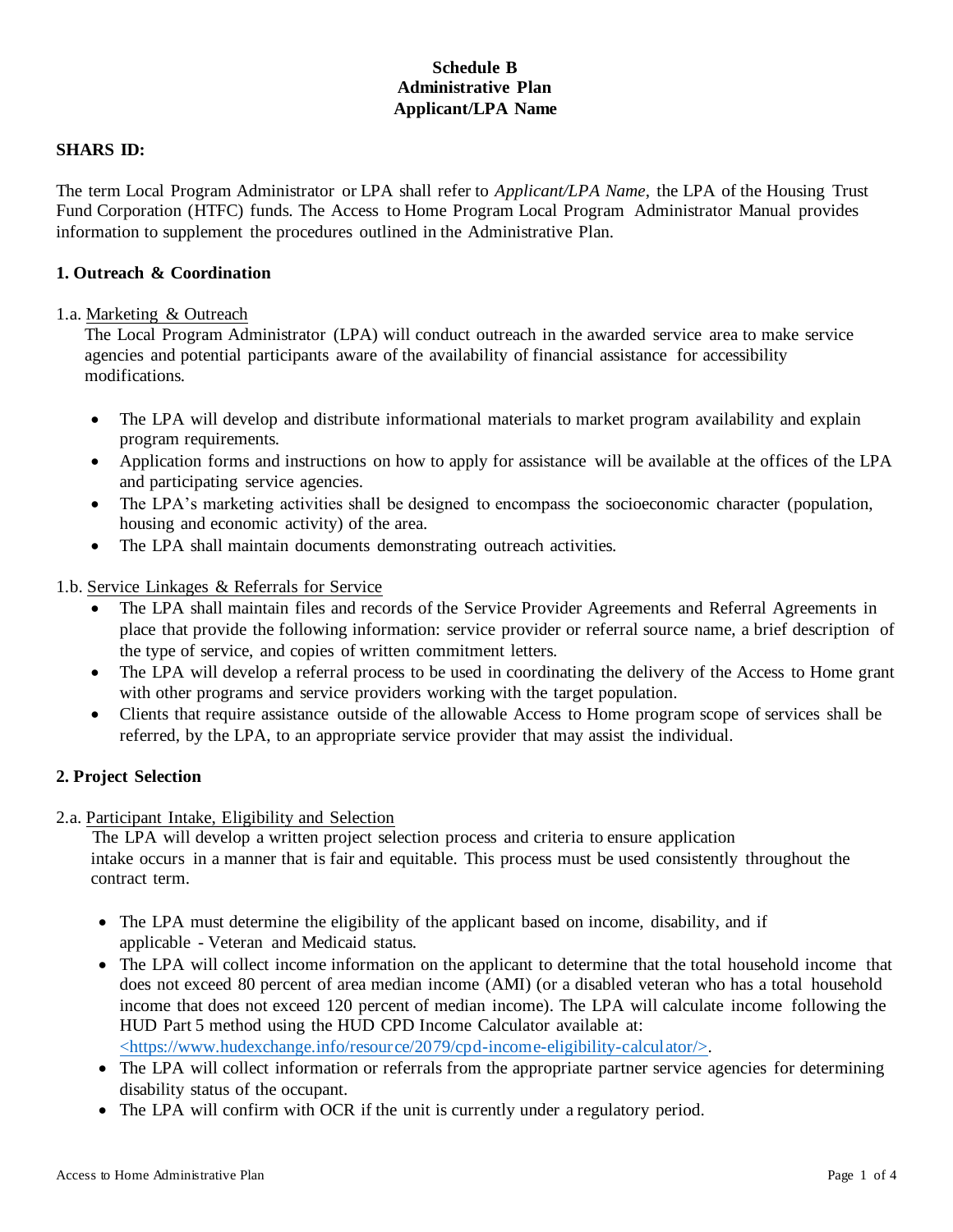- The LPA will verify that the housing unit is the primary residence of a person with a physical disability and meeting the income eligibility requirements, and that the unit meets the unit eligibility requirements.
- The LPA will maintain file documentation on each application processed, including application, income determination and eligibility documentation and retain clear documentation of each project selection decision in the program files. Documentation must include an eligibility determination for each application reviewed and a justification for each project selection decision.

The LPA must advise applicants of the status of an application within 30 days.

## **3. Project Development**

### 3.a. Work Write-up / Scope of Work

Once a project has been determined eligible and has been selected for assistance, the LPA must develop a written scope of work.

The LPA will inspect the property and identify eligible repairs and accessibility renovations necessary to enable the person with a disability to continue to safely and comfortably live in his/her residence and avoid institutional care or return to his or her primary residence from an institutional setting. Work scope will comply with program requirements.

The LPA will estimate the cost of repairs, prioritize modification to limit the improvements to no more than the program limit of \$25,000.

#### 3.b. Participant Agreement

The LPA will enter into a contract with the participating property owner to provide the program financial assistance. The contract will outline the roles and responsibilities for both the LPA and the participating property owner. At a minimum, the contract must specify:

- Agreed upon scope of work;
- Cost;
- Completion deadline;
- LPA has the right to inspect work at any time;
- LPA may terminate the award and cancel the contract should the work be inconsistent with the program rules outlined;
- Property owner will cooperate with the LPA requirement to monitor the ongoing maintenance of the property to the three-year term.

Exceptions to these procedures, including work done by LPA staff, require prior approval of OCR.

### 3.c. Funding Commitment & Environmental Review

The LPA must submit a Project Set up form, written scope of work and Environmental Site Certification form with Appendix A to OCR prior to beginning renovation activities. OCR approval of the Project Set up and Environmental Site Certification will serve as both the preliminary commitment of funds for a project site, and approval to proceed with project activities.

### 3.d. Contractor Procurement

The LPA is required to establish a standard procedure for contractor selection. The procurement process must be free of collusion or intimidation, and the LPA must exercise appropriate oversight over the entire process to ensure that it is fair, efficient and free of actual and perceived conflicts of interest.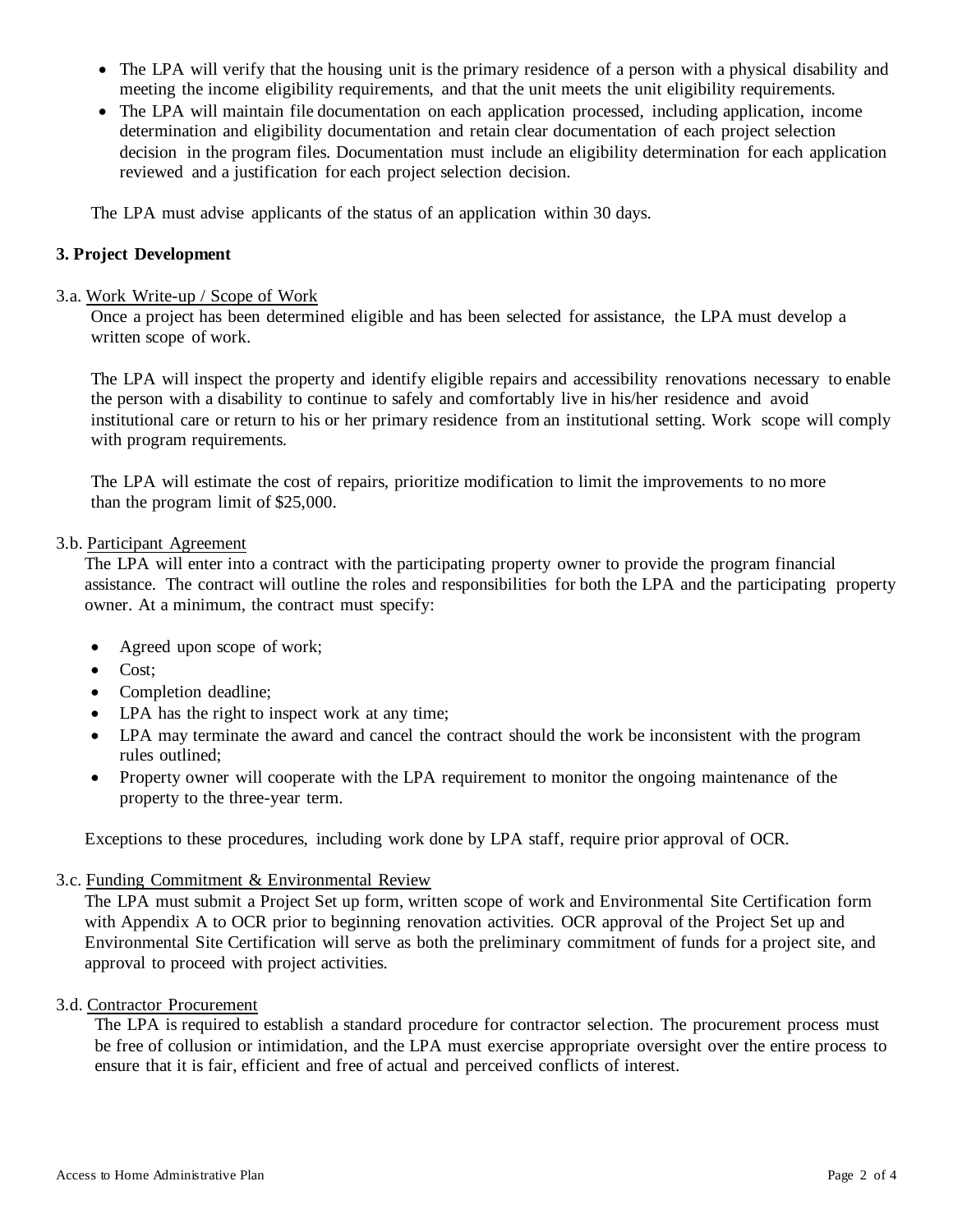- For each project, the LPA will issue a request for contractor bids that details the work that will be required to correct accessibility issues. A clear, written, scope of work for the project must be the basis for the bids or proposals.
- The LPA may choose to maintain a pre-approved pool of qualified contractors through a Request for Qualifications (RFQ) process that requires references and proof of proper insurance. Additional contractors can be added to the list at any time, subject to LPA approval.
- If pre-1978 property, the work must be conducted by an EPA RRP Certified Renovator.
- Proposals must be solicited from an adequate number of qualified sources to permit reasonable competition consistent with the nature and requirements of the procurement. At a minimum, two bids must be received for each project to establish the reasonableness of costs.
- An award may be made to the responsible bidder whose proposal will be most advantageous with price and other factors considered.
- Enter into a written agreement with the selected contractor that describes the agreed upon scope of work, time frames for starting and completion, and required insurance coverage.
- 3.e. Equal Opportunity Requirements and Procedures

The Housing Trust Fund Corporation (HTFC) is required to implement the provisions of New York State Executive Law Article 15-A and 5 NYCRR Parts 142-144 ("MWBE Regulations"), and New York State Executive Article 17-B and 9 NYCRR Section 252 ("SDVOB Regulations") for all State contracts as defined therein, with a value (1) in excess of \$25,000 for labor, services, equipment, materials, or any combination of the foregoing or (2) in excess of \$100,000 for real property renovations and construction.

The LPA must follow the procedures noted below to comply.

- Prepare and submit a Contractor Bid Solicitation Plan. This Plan will outline the goals (percentages are included in the existing grant agreement Schedule C) and how the LPA intends to conduct marketing and outreach and make good faith efforts to include MWBE and SDVOBs in contracting opportunities. Costs for activities that cannot be bid out (internal admin) should be removed before preparing the calculations in this document.
- If an MWBE firm is contracted for a project, utilization information (FID and payment amount) and affirmation of payment to contractor will be reported when the LPA provides completion reports to HTFC. The Project Detail Sheet includes a drop-down box to note MWBE/SDVOB firms.
- If the LPA is unable to reach the goals, a request for waiver must be submitted. The written request should be accompanied by a Certification of Good Faith Efforts form and supporting documentation to demonstrate its efforts. The documentation should demonstrate that the awarded organization followed the plan presented in the Bid Solicitation Plan and include documentation of each of the steps outlined above.

# **4. Construction Monitoring & Quality Control**

### 4.a. Construction Monitoring

The LPA must perform periodic inspections to monitor the contractor's progress and ensure quality of workmanship, code compliance, adherence to approved scope of work, program rules, environmental compliance and consistency with approved construction timeline. These visits shall be documented in LPA project files. All requests for progress payments, if allowable, must include photographs of the modifications.

## 4.b. Final Inspection

A final inspection is required before submitting a final payment request. The LPA, property owner and other relevant professionals must verify that the work was completed properly and is consistent with the contracted scope of work. A final inspection report shall be documented in LPA project files, and submitted with the request for reimbursement.

### **5. Ongoing Maintenance**